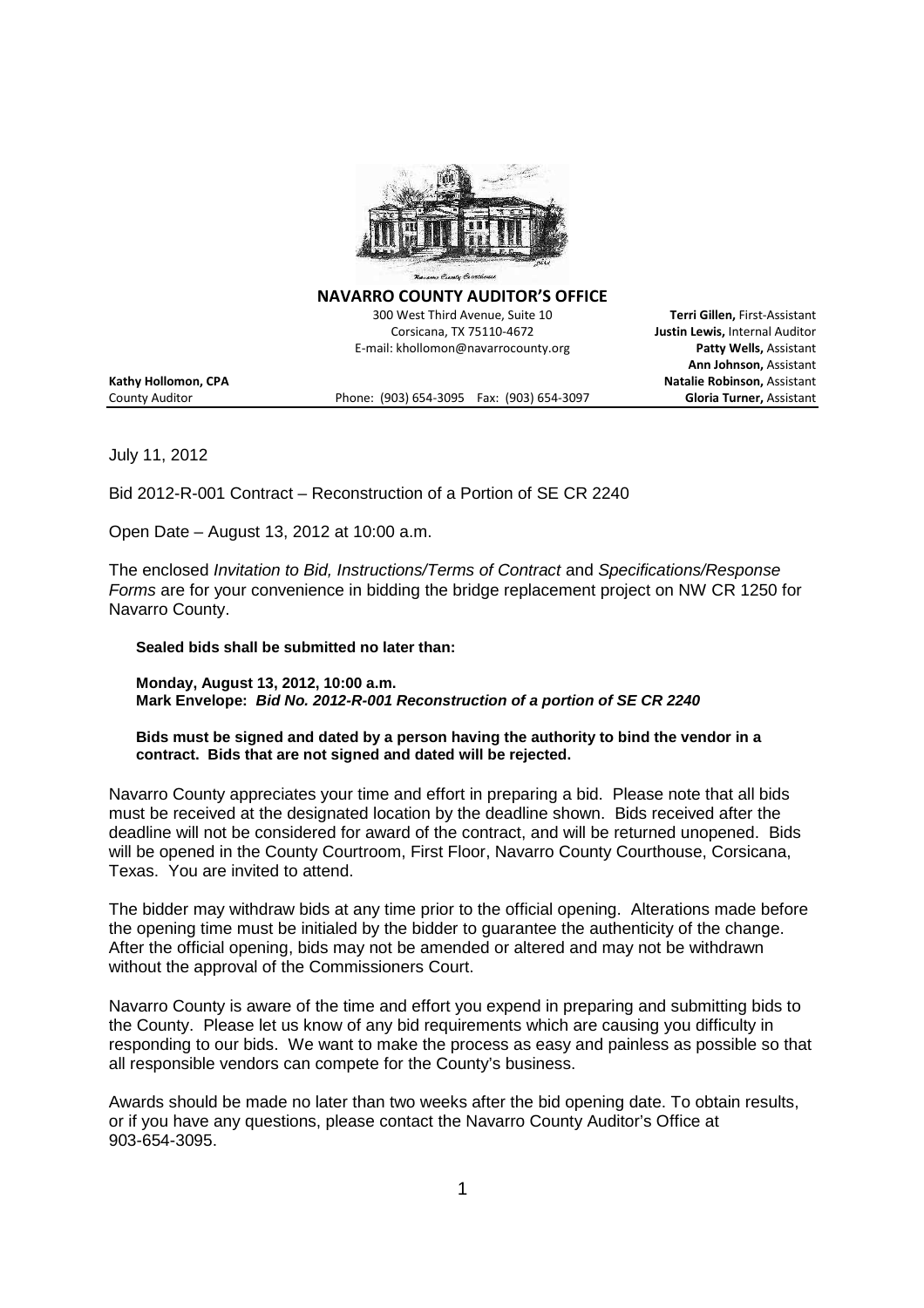By order of the Commissioners Court of Navarro County, Texas, sealed bids will be accepted for:

## **Reconstruction of a Portion of SE CR 2240**

IT IS UNDERSTOOD that the Commissioners Court of Navarro County reserves the right to reject any or all bids for the products and services covered in this bid request and to waive any formalities or defects in bids or to accept such bids as it shall deem to be in the best interest of Navarro County.

**BIDS MUST BE SUBMITTED on the forms included for that purpose on pages 10-16 including Exhibit A and Exhibit B in this packet.** Each bid should be signed by a person having the authority to bind the vendor in a contract, placed in a sealed envelope and marked clearly on the outside as shown below:

**Bids should be clearly marked -** *Bid No. 2012-R-001 Reconstruction of a Portion of SE CR 2240*

BIDS SHOULD BE RETURNED TO the following address on or before **Monday, August 13th 2012, not later than 10:00 a.m.**

> Navarro County Auditor's Office Navarro County Courthouse 300 West Third Avenue, Suite 10 Corsicana, Texas 75110

*FACSIMILE TRANSMITTALS WILL NOT BE ACCEPTED*

*All bids must be received in the County Auditor's Office before the opening date and time.*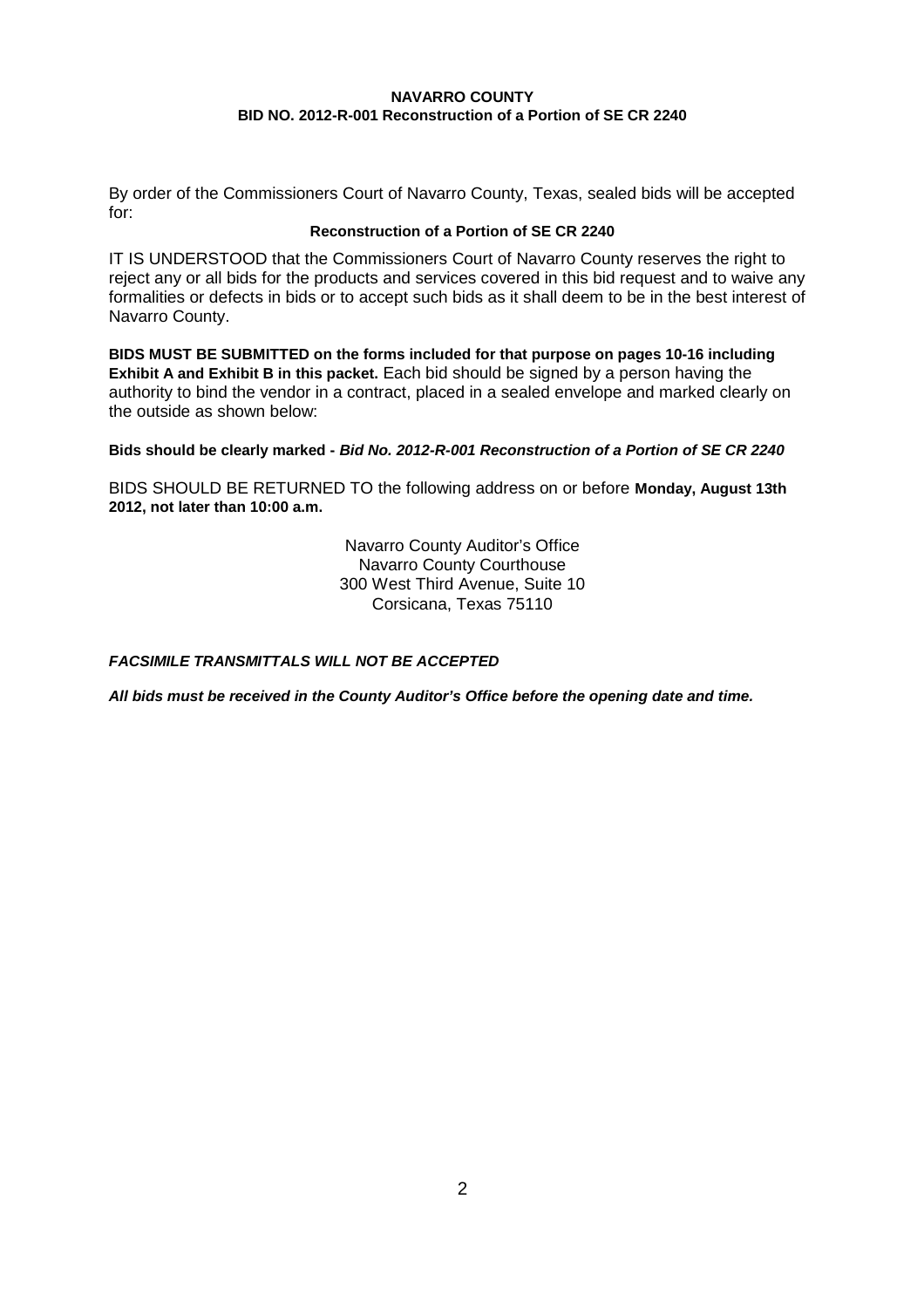Navarro County is requesting bids on the replacement of a bridge on NW CR 1250. Bids must be submitted on the attached forms. By returning this bid with a price quote, vendors certify and agree that:

*Funding:* Funds for payment have been provided through the Navarro County budget approved by the Commissioners Court for the fiscal year ending September 30, 2012.

*Late Bids:* Bids received in the County Auditor's Office after the submission deadline will be considered void and unacceptable. Navarro County is not responsible for lateness or nondelivery of mail, carrier, etc., and the date/time stamp of the County Auditor's Office shall be the official time of receipt.

*Altering Bids:* Bids cannot be altered or amended after the submission deadline. Any interlineation, alteration or erasure made before the opening time must be initialed by the signer of the bid, guaranteeing authenticity.

*Withdrawal of Bid:* A bid may not be withdrawn or canceled by the bidder without the permission of the County for a period of ninety (90) days following the date designated for the receipt of bids, and bidder so agrees upon submittal of their bid.

**Sales Tax:** Navarro County is exempt, by law, from payment of Texas Sales Tax and Federal Excise Tax.

*Contract:* This bid, when properly accepted by Navarro County, shall constitute a contract equally binding between the successful bidder and Navarro County. No different or additional terms will become a part of this contract with the exception of change orders.

*Change Orders:* No oral statement of any person shall modify or otherwise change, or affect, the terms, conditions or specifications stated in the resulting contract. The Navarro County Auditor will make all change orders to the contract in writing.

*Delivery:* All delivery and freight charges (FOB Navarro County Courthouse) are to be included in the bid price.

*Conflict of Interest:* No public official shall have interest in this contract, in accordance with *Vernon's Texas Codes Annotated, Local Government Code*, Title 5, Subtitle C, Chapter 171.

*Ethics:* The bidder shall not offer or accept gifts or anything of value nor enter into any business arrangement with any employee, official or agent of Navarro County.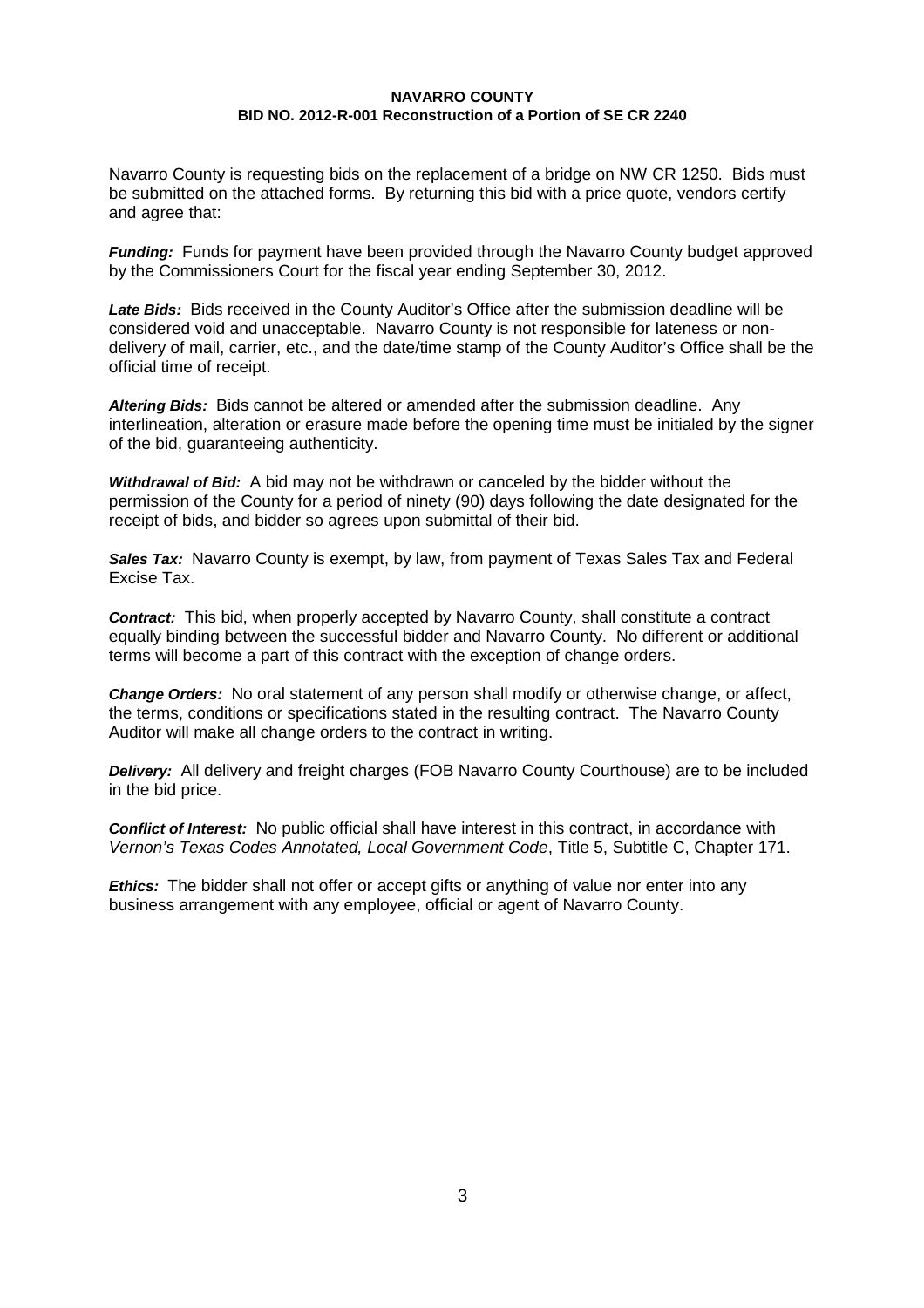*Exceptions/Substitutions:* All bids meeting the intent of this invitation to bid will be considered for award. Bidders taking exception to the specifications, or offering substitutions, shall state these exceptions in the section provided or by attachment as part of this bid. The absence of such a list shall indicate that the bidder has not taken exceptions and shall hold the bidder responsible to perform in strict accordance with the specifications of the invitation. The Navarro County Commissioners Court reserves the right to accept any and all or none of the exception(s)/substitution(s) deemed to be in the best interest of the County.

*Addenda:* Any interpretations, corrections or changes to this *Invitation to Bid* and *Specifications* will be made by addenda. Sole issuing authority of addenda shall be vested in the Navarro County Auditor. Addenda will be mailed to all that are known to have received a copy of this *Invitation to Bid*. Bidders shall acknowledge receipt of all addenda.

*Bids must comply* with all Federal, State, county and local laws concerning these type purchases.

*Davis-Bacon and Related Acts:* Attention is called to the fact that not less than the federally determined prevailing (Davis-Bacon and Related Acts) wage rate, as issued by the Texas Department of Housing and Community Affairs and contained in the contract documents, must be paid on this project. In addition, the successful bidder must ensure that employees and applicants for employment are not discriminated against because of race, color, religion, sex, age or national origin.

*Design, Strength, Quality* of materials must conform to IBC 2006 (International Building Code).

*Minimum Standards for Responsible Prospective Bidders:* A prospective bidder must affirmatively demonstrate their responsibility and meet the following requirements:

- 1. Have adequate financial resources, or the ability to obtain such resources as required;
- 2. Be able to comply with the required or proposed delivery schedule;
- 3. Have a satisfactory record of performance;
- 4. Have a satisfactory record of integrity and ethics, and;
- 5. Be otherwise qualified and eligible to receive an award.

Navarro County may request representation and other information sufficient to determine the bidder's ability to meet these minimum requirements listed above.

*References:* Navarro County requests bidders to supply a list of at least three (3) references where like products have been sold by their company. Include name of reference, address, telephone number and name of representative.

*Bidder Shall Provide,* with this bid response, all documentation required by this *Invitation to Bid*. Failure to provide this information may result in rejection of your bid.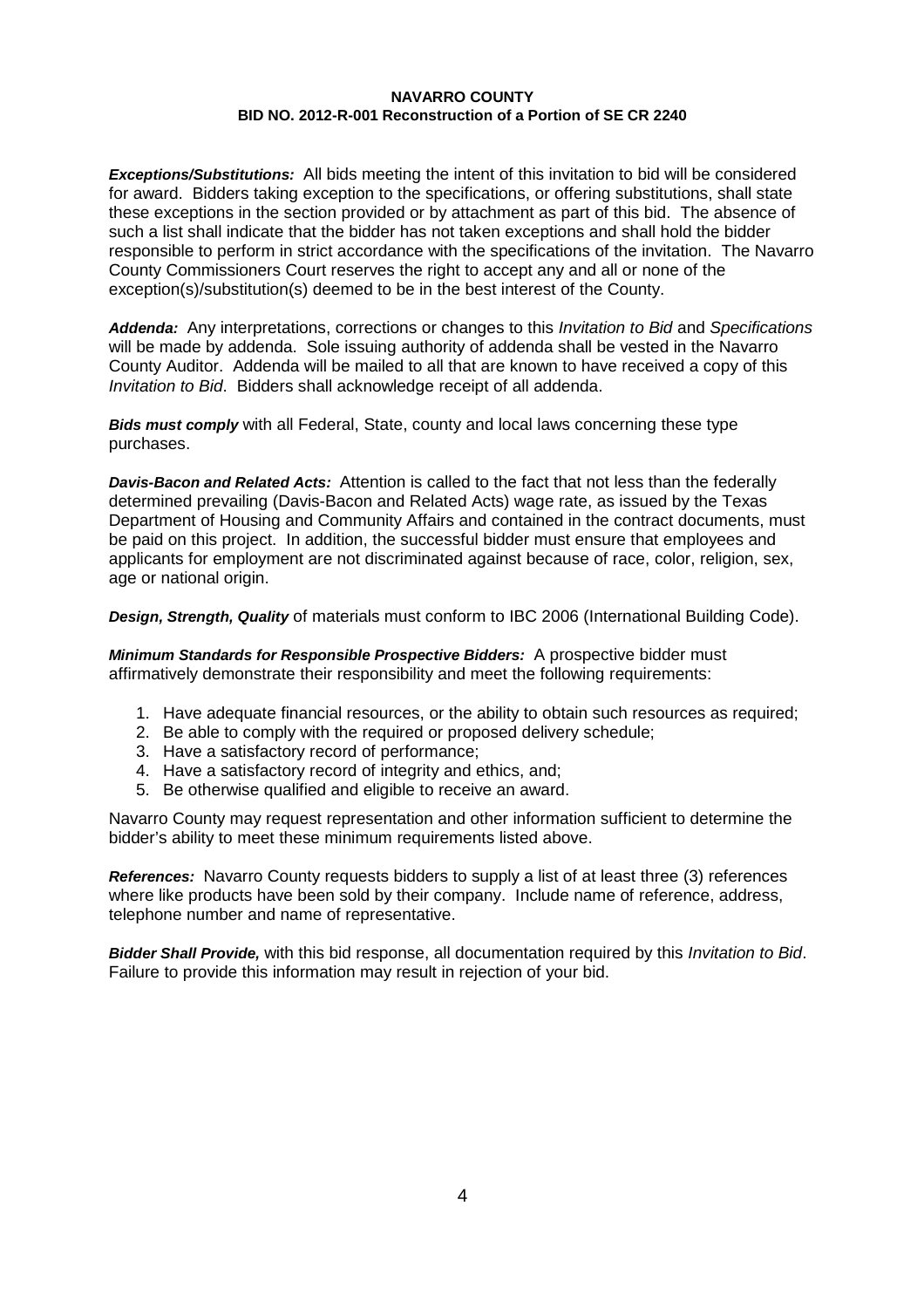*Successful Bidder Shall* defend, indemnify and save harmless Navarro County and all its officers, agents and employees from all suits, actions or other claims of any character, name and description brought for or on account of any injuries or damages received or sustained by any person, persons or property on account of any negligent act or fault of the successful bidder, or of any agent, employee, subcontractor or supplier in the execution of, or performance under, any contract which may result from bid award. Successful bidder indemnifies and will indemnify and save harmless Navarro County from liability, claim or demand on their part, agents, servants, customers and/or employees whether such liability, claim or demand arise from or happening upon or in any of the halls, elevators, entrances, stairways or approaches of or to the facilities within which the occupied premises are located. Successful bidder shall pay any judgment with costs which may be obtained against Navarro County growing out of such injury or damages.

Successful Bidder shall submit a Performance Bond after contract has been rewarded.

*Insurance Requirements:* Any vendor that conducts business with Navarro County, whether it is for goods and/or services, must maintain lawful workers' compensation requirements and adequate liability limitations.

Within ten (10) days after contract award and prior to the commencement of any work or delivery, the County requires the successful vendor(s) to submit, to the County Auditor's Office, verification of the following coverages, showing Navarro County as the certificate holder with coverage dates inclusive to that of the contract award:

- a. *Workers' Compensation Coverage* meeting the acceptable requirements as established by the Texas Workers' Compensation Ace, Title 5, Subtitle A, Texas Labor Code; and
- b. *General Liability Insurance* meeting the following limits **\$1,000,000 per occurrence/ aggregate,** including products and completed operations coverage.

Vendors and/or their freight contractors must be prepared to show coverage verification prior to entering upon Navarro County Premises.

Failure to comply with lawful requirements or adequate liability requirements may result in delay of payments and/or cancellation of the contract.

*Termination of Contract:* This contract shall remain in effect until contract expires, delivery and acceptance of products and/or performance of services ordered or terminated by either party with thirty (30) days written notice prior to any cancellation. The successful bidder must state therein the reasons for such cancellation. Navarro County reserves the right to award canceled contract to the next lowest and responsible bidder as it deems to be in the best interest of the County.

*Termination for Default:* Navarro County reserves the right to terminate the contract for default if Contractor breaches any of the terms therein, including warranties of Contractor or if the Contractor becomes insolvent or commits acts of bankruptcy. Such right of termination is in addition to and not in lieu of any other remedies which Navarro County may have in law or equity. Default may be construed as, but not limited to, failure to deliver the proper goods and/or services within the proper amount of time, and/or to properly perform any and all services required to Navarro County's satisfactions and/or to meet all other obligations and requirements. Navarro County may terminate the contract without cause upon thirty (30) days written notice.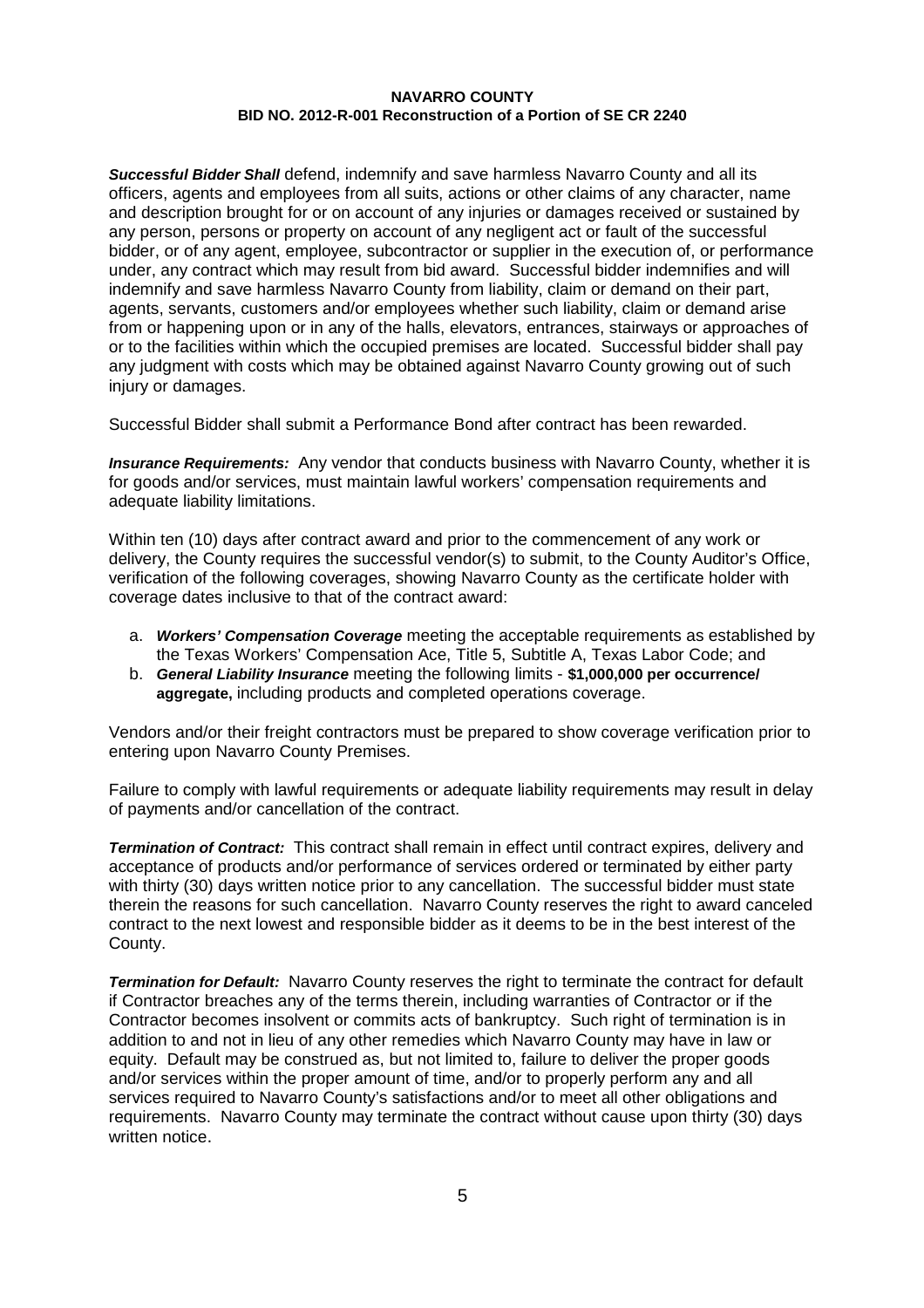*Notice:* Any notice provided by this bid (or required by law) to be given to the successful bidder by Navarro County shall be conclusively deemed to have been given and received on the next day after such written notice has been deposited in the mail in Corsicana, Texas, by Registered or Certified Mail with sufficient postage affixed thereto, provided this shall not prevent the giving of actual notice in any other manner.

*Purchase Order:* A purchase order will be generated by Navarro County to the successful bidder. The purchase order number must appear on all itemized invoices and packing slips. Navarro County will not be held responsible for any orders placed/delivered without a valid current purchase order number.

*Packing Slips* or other suitable shipping documents shall accompany each shipment and shall show: (a) name and address of successful bidder, (b) delivery location, (c) Navarro County purchase order number and (d) descriptive information as to the terms(s) delivered, including description, quantity, number of containers, etc.

*Invoices* Payment will be made from original vendor invoices only. Shipping documents will be considered informational only and will be held until an invoice is received. The County does not pay from monthly statements. Invoices shall show all information as stated above and mailed directly to the Navarro County Auditor's Office, 300 West Third Avenue, Suite 10, Corsicana, TX 75110.

*Payment* will be made upon receipt and acceptance, by the County, of the items ordered in accordance with the State of Texas "Prompt Payment Act", Article 610f, V.T.C.S. Successful bidder is required to pay subcontractors within ten (10) days.

*Items* supplied under this contract will be subject to the County's approval. Items found defective or not meeting specifications shall be picked up and replaced by the successful bidder at no expense to the County. If an item is not picked up within one (1) week after notification, the item will become a donation to the County for disposition.

*Samples:* When requested, samples shall be furnished free of expense to the County.

*Testing:* Navarro County reserves the right to test equipment, supplies, material and goods proposed for quality, compliance with specifications and ability to meet the needs of the user. Demonstration units must be available for review.

*Warranties:* Contractor shall furnish all data pertinent to warranties or guarantees which may apply. Contractor may not limit or exclude any implied warranties. Contractor warrants that product sold to the County shall conform to the standards established by the U.S. Department of Labor under the Occupational Safety and Health Act of 1970. In the event product does not conform to OSHA Standards, where applicable, Navarro County may return the product for correction or replacement at the Contractor's expense. If Contractor fails to make the appropriate correction within a reasonable time, Navarro County may correct at the Contractor's expense.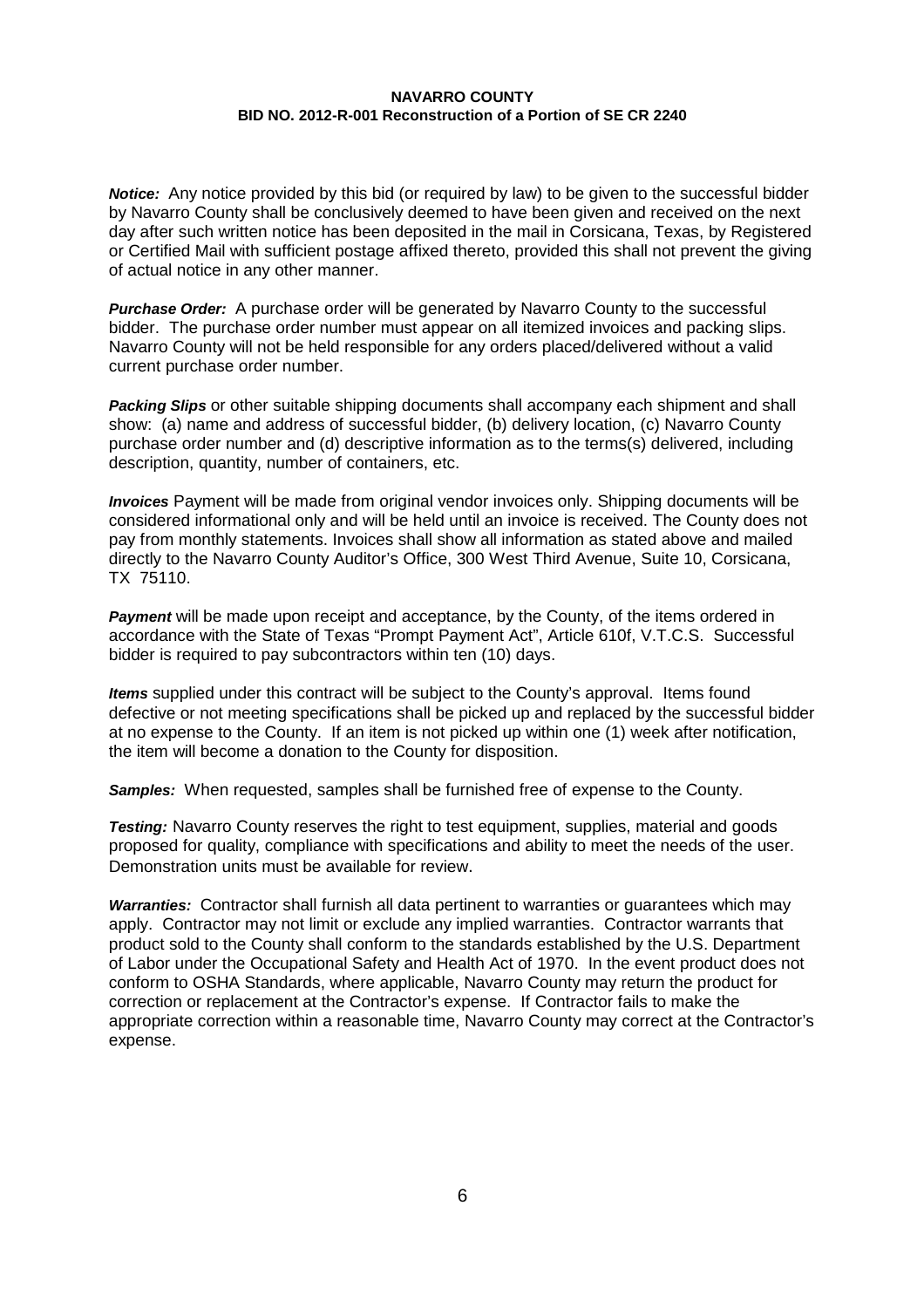*Access to Work:* Navarro County, their consultants and other representatives and personnel of Navarro County, independent testing laboratories, and governmental agencies with jurisdictional interests will have access to the Site and the Work at reasonable times for their observation, inspection and testing. Contractor shall provide them proper and safe conditions for such access and advise them of Contractor's safety procedures and programs so that they may comply therewith as applicable.

Successful bidder is responsible for locating all utilities and clearly marking them through communication with DIGTESS. Successful bidder will indemnify and hold harmless Navarro County of all utility locating.

Successful Bidder is responsible for blocking off the road to thru traffic during non-construction times.

*Navarro County May Stop the Work:* If the work is defective, or Contractor fails to supply sufficient skilled workers or suitable materials or equipment, or fails to perform the Work in such a way that the completed Work will conform to the Contract Documents and Specifications, Navarro County may order the Contractor to stop the Work, or any portion thereof, until the cause for such order has been eliminated; however, this right of Navarro County to stop the Work shall not give rise to any duty on the part of Navarro County to exercise this right for the benefit of the Contractor, or any Subcontractor, any Supplier, any other individual or entity, or any surety for, or employee or agent of any of them.

*Correction Period:* If within one year after the date of Substantial Completion (or such longer period of time as may be prescribed by the terms of any applicable special guarantee required by the Contract Documents and Specifications) or by any specific provision of the Contract Documents, any Work is found to be defective, or if the repair of any damages to the land or area made available for Contractor's/Bidder's use by Navarro County is found to be defective, Contractor shall promptly, without cost to Navarro County and in accordance with Navarro County's written instructions:

- 1. repair such defective land or areas; or
- 2. correct such defective Work; or
- 3. if the defective Work has been rejected by Navarro County, remove it from the Project and replace it with Work that is not defective, and
- 4. satisfactorily correct or repair or remove and replace any damage to other Work, to the work of others or other land or areas resulting there from.

If Contractor does not promptly comply with the terms of Navarro County's written instructions, or in an emergency where delay would cause serious risk of loss or damage, Navarro county may have the defective Work corrected or repaired or may have the rejected Work removed and replaced. All claims, costs, losses, and damages (including but limited to all fees and charges of engineers, architects, attorneys, and other professionals and all court arbitration or other dispute resolution costs) arising out of or relating to such correction or repair or such removal and replacement (including but not limited to all costs of repair or replacement of work of others) will be paid by Contractor.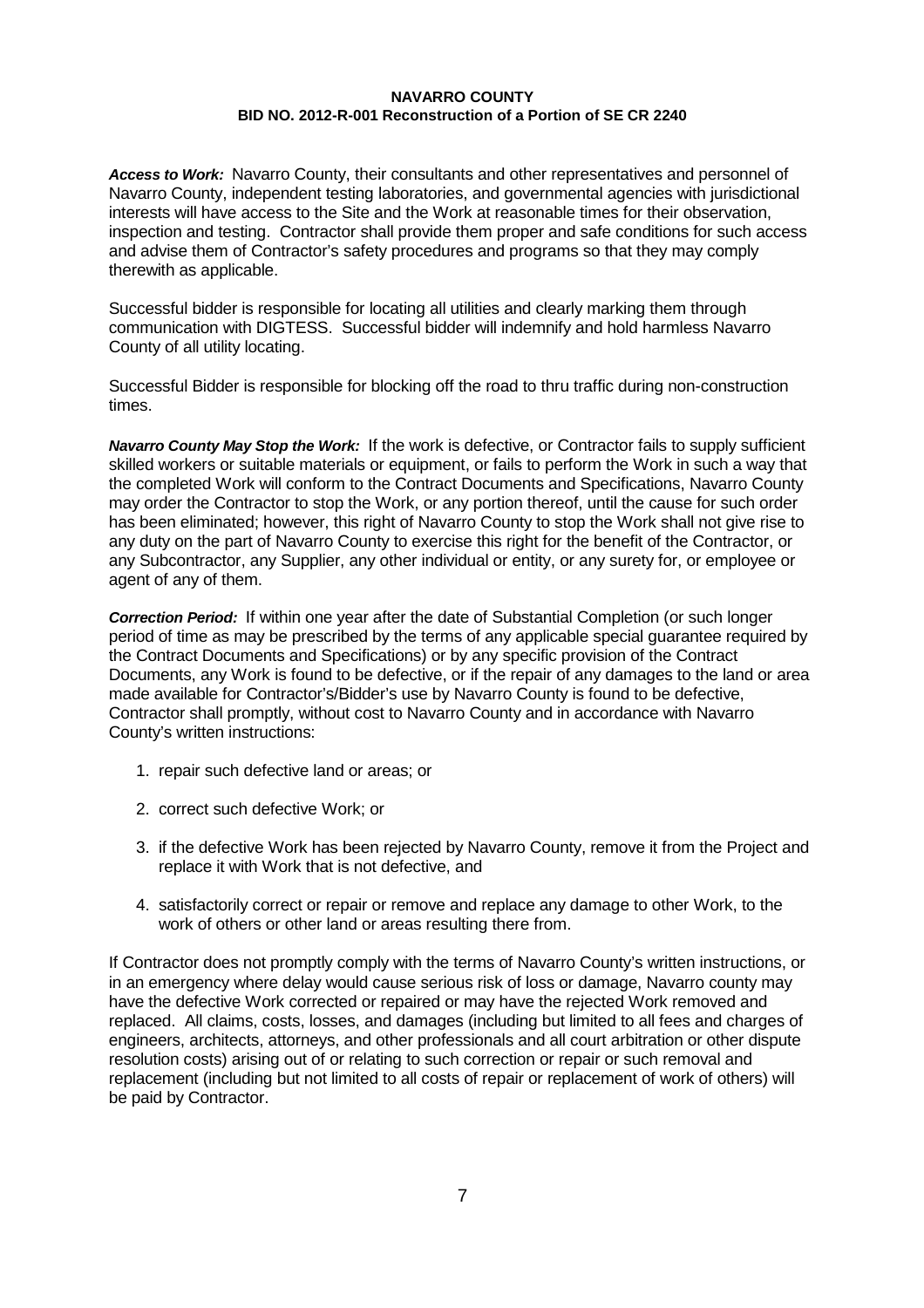*Remedies:* The successful bidder and Navarro County agree that both parties have all rights, duties and remedies available as stated in the Uniform Commercial Code.

*Venue:* This agreement will be governed and construed according to the laws of the State of Texas. This agreement is performable in Navarro County, Texas.

*Assignment:* The successful bidder shall not sell, assign, transfer or convey this contract, in whole or in part, without the prior written consent of Navarro County.

*Silence of Specification:* The apparent silence of these specifications as to any detail or to the apparent omission of a detailed description concerning any point, shall be regarded as meaning that only the best commercial practices are to prevail. All interpretations of these specifications shall be made on the basis of this statement.

*Governmental Entities* within Navarro County utilizing inter-governmental contracts with Navarro County will be eligible, but not obligated, to purchase culverts (if applicable) under the contract(s) awarded as a result of this solicitation. All purchases by governmental entities other than Navarro County will be billed directly to that governmental entity and paid by that governmental entity. Navarro County will not be responsible for another governmental entity's debts.

*Navarro County reserves the right* to make purchases from State Government Contracts or other vendors to meet County needs.

*Any Questions* concerning this *Invitation to Bid* and *Specifications* should be directed to the Navarro County Auditor's Office at 903-654-3095.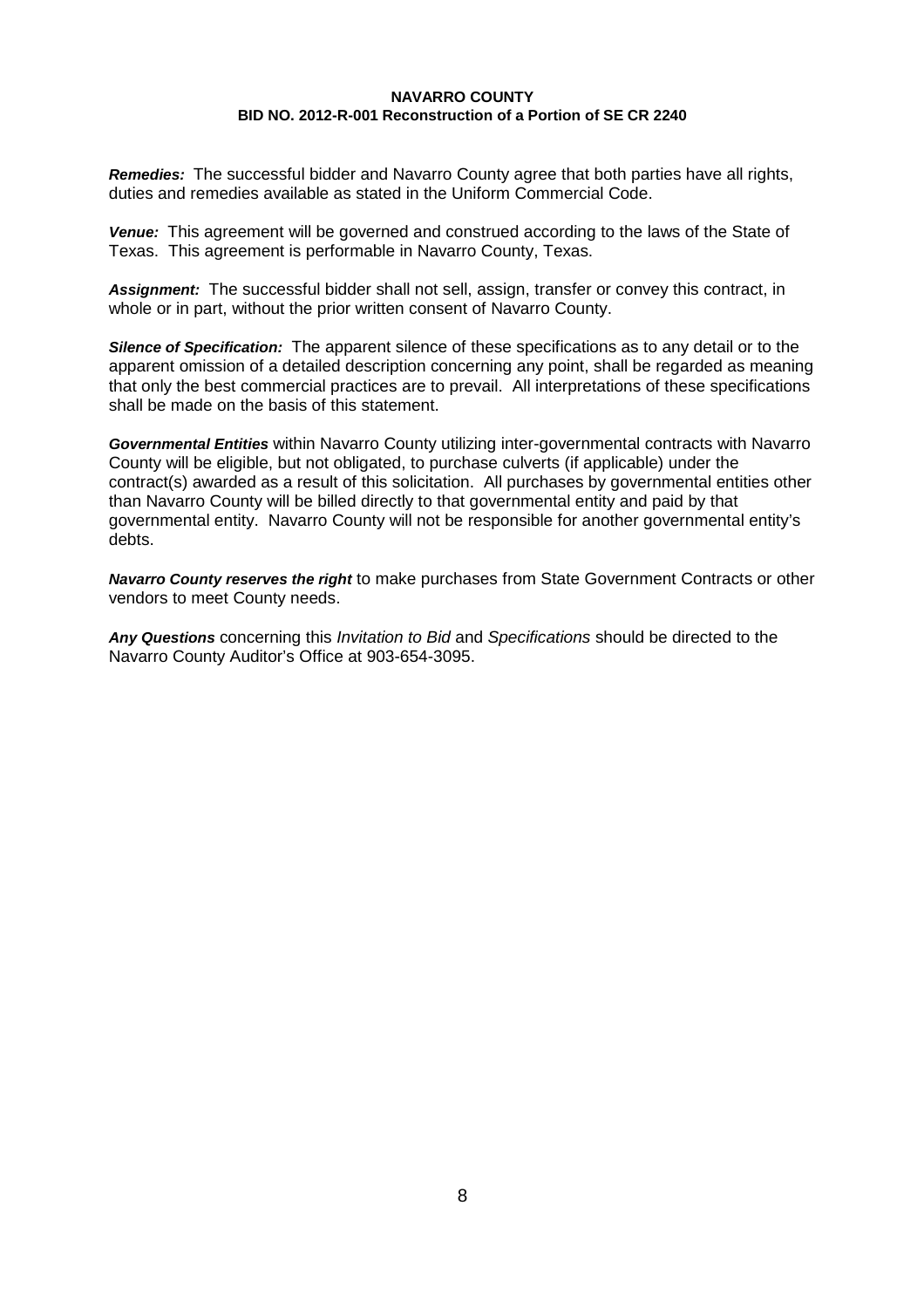Navarro County is requesting bids for the reconstruction of a portion of SE CR 2240 as described in the following specifications. The contract period will be for twelve (12) months effective October 1, 2011 through September 30, 2012.

The successful bidder(s) may request a price change, in conjunction with a manufacturer's price change, by presenting to the Navarro County Auditor written evidence to support the price change. However, no price adjustments will be authorized for the first ninety (90) days from the date of contract award. The price change will be effective subsequent to approval by the Commissioners court and may not be retroactive.

All prices quoted in this contract will include all delivery costs, and freight to various locations within Navarro County, according to the instructions of the Commissioner at the time the order is made. It is the responsibility of the contractor to deliver the product by owned or contracted means. Navarro County will not pay additional delivery charges for partial delivery orders. Precinct 2 county barn is located at the following:

Pct 2 Barn – 907 NW 2<sup>nd</sup> Street Kerens, TX

Time of delivery, if delivered, must be coordinated with the Commissioner or his employee so that they can oversee the delivery.

This bid will be for **Reconstruction of a Portion of SE CR 2240**. We request work commence as soon as possible and be completed no later than 30 days after receiving written consent for each request, weather permitting.

The following specifications will be required as the minimum. Any alternative means of construction that provide similar structural capacities and load capacities shall be noted and described by bidder.

The lump sum price shall be for furnishing all labor, equipment, fuels and materials necessary to remove existing structures from site and prepare area for the new installation. Then install new structure (s) as outlined in the plans, specifications, and project details for the County of Navarro. Contractors will furnish all material, equipment, and manpower, unless noted and specified otherwise.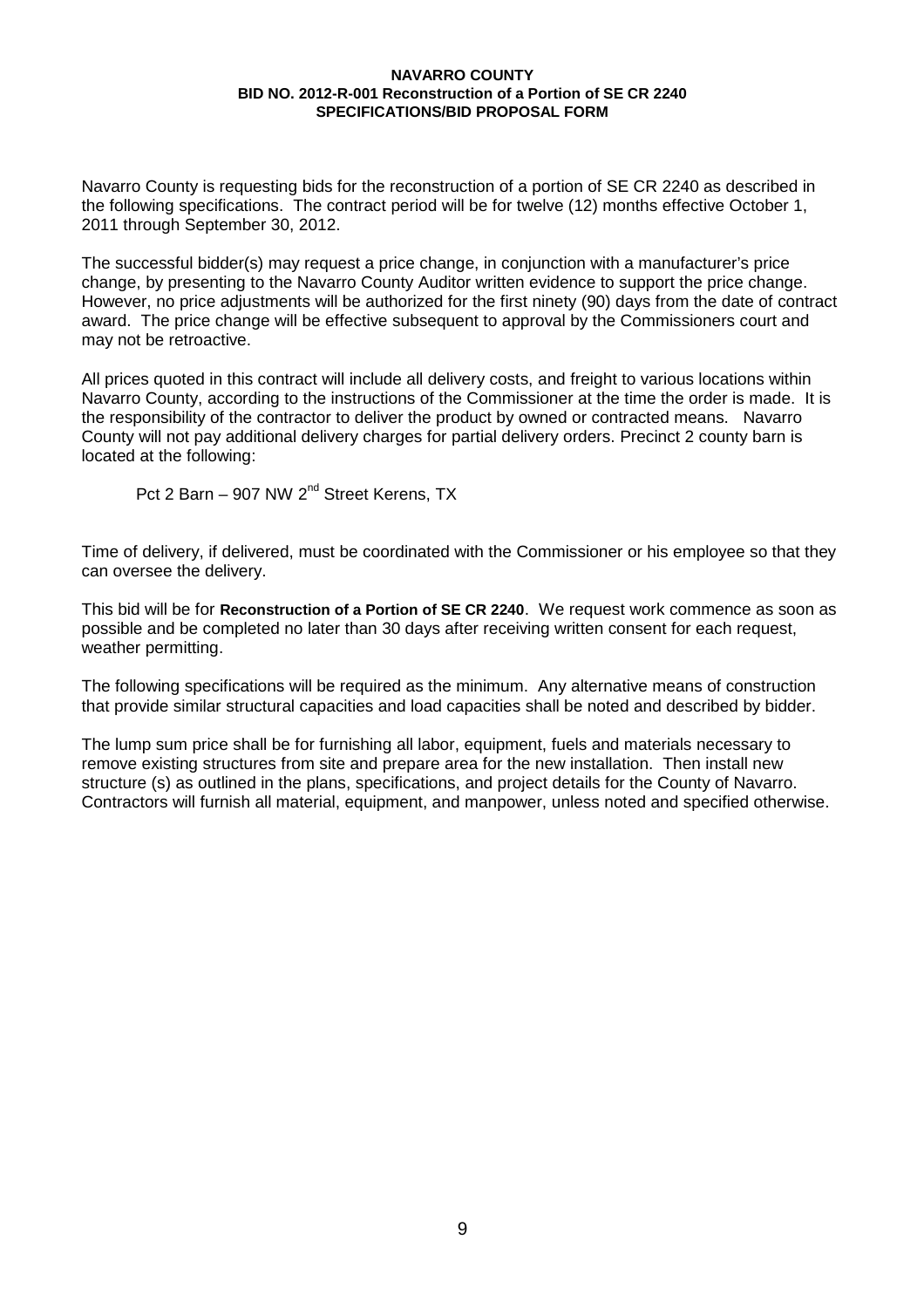| <b>FIRM SUBMITTING BID</b>                  |         | <b>FEDERAL ID NUMBER</b> |
|---------------------------------------------|---------|--------------------------|
|                                             |         |                          |
|                                             |         |                          |
| <b>ADDRESS</b>                              |         |                          |
|                                             |         |                          |
|                                             |         |                          |
| CITY, STATE, ZIP                            |         |                          |
|                                             |         |                          |
|                                             |         |                          |
| NAME AND TITLE OF INDIVIDUAL SUBMITTING BID |         |                          |
|                                             |         |                          |
|                                             |         |                          |
| TELEPHONE NO.                               | FAX NO. | E-MAIL                   |
|                                             |         |                          |
|                                             |         |                          |
| SIGNATURE OF AUTHORIZED REPRESENTATIVE      |         | <b>DATE</b>              |
|                                             |         |                          |

## **Reconstruction of a Portion of SE CR 2240**

SITE:

SE CR 2240 Portion of road from intersection of SE CR 2260 & SE CR 2230 Approximately 7/10 mile long (3696') and 20' wide

## **SCOPE OF WORK:**

- 1. Pulverize/Reclaim existing surface and base to a depth of 5"
- 2. Add flex base to raise/build up as needed
- 3. Reshape to original profile and re-compact to a 2" pitch center to center
- 4. Apply primer to compacted base
- 5. Apply two courses of chip and seal

NOTE: Purchase of flex base and hauling of flex base to be performed by County

# **ALTERNATIVE MEANS OF CONSTRUCTION:**

Please list any exclusion or qualifications in the space provided below. Having read and understood the instructions to Bidders and Specifications, we submit the following bid:

**\_\_\_\_\_\_\_\_\_\_\_\_\_\_\_\_\_\_\_\_\_\_\_\_\_\_\_\_\_\_\_\_\_\_\_\_\_\_\_\_\_\_\_\_\_\_\_\_\_\_\_\_\_\_\_\_\_\_\_\_\_\_\_\_\_\_\_\_\_\_\_\_\_\_\_\_\_\_\_\_\_\_ \_\_\_\_\_\_\_\_\_\_\_\_\_\_\_\_\_\_\_\_\_\_\_\_\_\_\_\_\_\_\_\_\_\_\_\_\_\_\_\_\_\_\_\_\_\_\_\_\_\_\_\_\_\_\_\_\_\_\_\_\_\_\_\_\_\_\_\_\_\_\_\_\_\_\_\_\_\_\_\_\_\_ \_\_\_\_\_\_\_\_\_\_\_\_\_\_\_\_\_\_\_\_\_\_\_\_\_\_\_\_\_\_\_\_\_\_\_\_\_\_\_\_\_\_\_\_\_\_\_\_\_\_\_\_\_\_\_\_\_\_\_\_\_\_\_\_\_\_\_\_\_\_\_\_\_\_\_\_\_\_\_\_\_\_ \_\_\_\_\_\_\_\_\_\_\_\_\_\_\_\_\_\_\_\_\_\_\_\_\_\_\_\_\_\_\_\_\_\_\_\_\_\_\_\_\_\_\_\_\_\_\_\_\_\_\_\_\_\_\_\_\_\_\_\_\_\_\_\_\_\_\_\_\_\_\_\_\_\_\_\_\_\_\_\_\_\_ \_\_\_\_\_\_\_\_\_\_\_\_\_\_\_\_\_\_\_\_\_\_\_\_\_\_\_\_\_\_\_\_\_\_\_\_\_\_\_\_\_\_\_\_\_\_\_\_\_\_\_\_\_\_\_\_\_\_\_\_\_\_\_\_\_\_\_\_\_\_\_\_\_\_\_\_\_\_\_\_\_\_ \_\_\_\_\_\_\_\_\_\_\_\_\_\_\_\_\_\_\_\_\_\_\_\_\_\_\_\_\_\_\_\_\_\_\_\_\_\_\_\_\_\_\_\_\_\_\_\_\_\_\_\_\_\_\_\_\_\_\_\_\_\_\_\_\_\_\_\_\_\_\_\_\_\_\_\_\_\_\_\_\_\_**

**Cost To Perform Scope of Work** (\$): \_\_\_\_\_\_\_\_\_\_\_\_\_\_\_\_\_\_\_\_\_\_\_\_\_\_\_\_\_\_\_\_\_\_\_

## **Exceptions:**

**\_\_\_\_\_\_\_\_\_\_\_\_\_\_\_\_\_\_\_\_\_\_\_\_\_\_\_\_\_\_\_\_\_\_\_\_\_\_\_\_\_\_\_\_\_\_\_\_\_\_\_\_\_\_\_\_\_\_\_\_\_\_\_\_\_\_\_\_\_\_\_\_\_\_\_\_\_\_\_\_\_\_**

**\_\_\_\_\_\_\_\_\_\_\_\_\_\_\_\_\_\_\_\_\_\_\_\_\_\_\_\_\_\_\_\_\_\_\_\_\_\_\_\_\_\_\_\_\_\_\_\_\_\_\_\_\_\_\_\_\_\_\_\_\_\_\_\_\_\_\_\_\_\_\_\_\_\_\_\_\_\_\_\_\_\_ \_\_\_\_\_\_\_\_\_\_\_\_\_\_\_\_\_\_\_\_\_\_\_\_\_\_\_\_\_\_\_\_\_\_\_\_\_\_\_\_\_\_\_\_\_\_\_\_\_\_\_\_\_\_\_\_\_\_\_\_\_\_\_\_\_\_\_\_\_\_\_\_\_\_\_\_\_\_\_\_\_\_**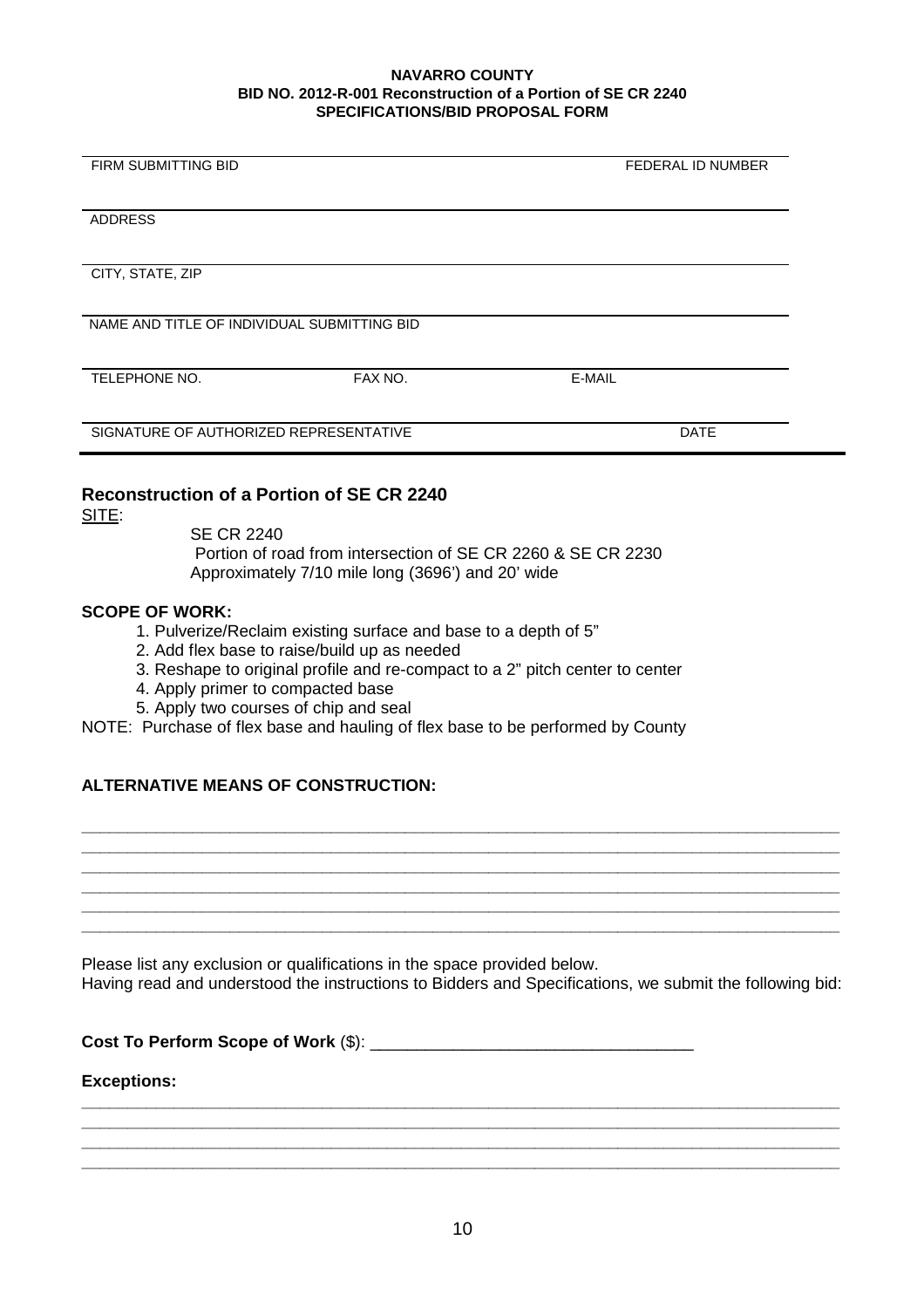## **BID PROPOSAL AFFIDAVIT**

The undersigned certifies that the bid prices in this proposal have been carefully reviewed and are submitted as correct and final. He further certifies that the bidder agrees to furnish any and/or all items upon which prices are extended at the price(s) offered, and upon the conditions contained in the specifications of the Invitation to Bid. The period of acceptance of this bid proposal will be thirty (30) calendar days from the date of the bid opening.

STATE OF TEXAS § COUNTY OF NAVARRO §

| BEFORE ME, the undersigned authority, a Notary Public in and for the State of Texas, on this day              |  |  |  |  |
|---------------------------------------------------------------------------------------------------------------|--|--|--|--|
|                                                                                                               |  |  |  |  |
|                                                                                                               |  |  |  |  |
|                                                                                                               |  |  |  |  |
| foregoing bid proposal on their behalf. I hereby certify that the foregoing proposal has not been             |  |  |  |  |
| prepared in collusion with any other bidder or other person or persons engaged in the same line of            |  |  |  |  |
| business prior to the official opening of this bid. Further, I certify that the bidder is not now, nor has he |  |  |  |  |
| been for the past six (6) months, directly or indirectly concerned in any pool or agreement or                |  |  |  |  |
| combination, to control the price of the services or materials bid on, or to influence any person or          |  |  |  |  |
| persons to bid or not to bid thereon.                                                                         |  |  |  |  |
|                                                                                                               |  |  |  |  |

Name and Address of Bidder:

Telephone:

By: Title:

(Type of Print Name)

Signature: experience of the state of the state of the state of the state of the state of the state of the state of the state of the state of the state of the state of the state of the state of the state of the state of th

SUBSCRIBED AND SWORN to before me by the above named on this the day of

 $\overline{\phantom{a}}$ , 20  $\overline{\phantom{a}}$ .

Notary Public in and for the State of Texas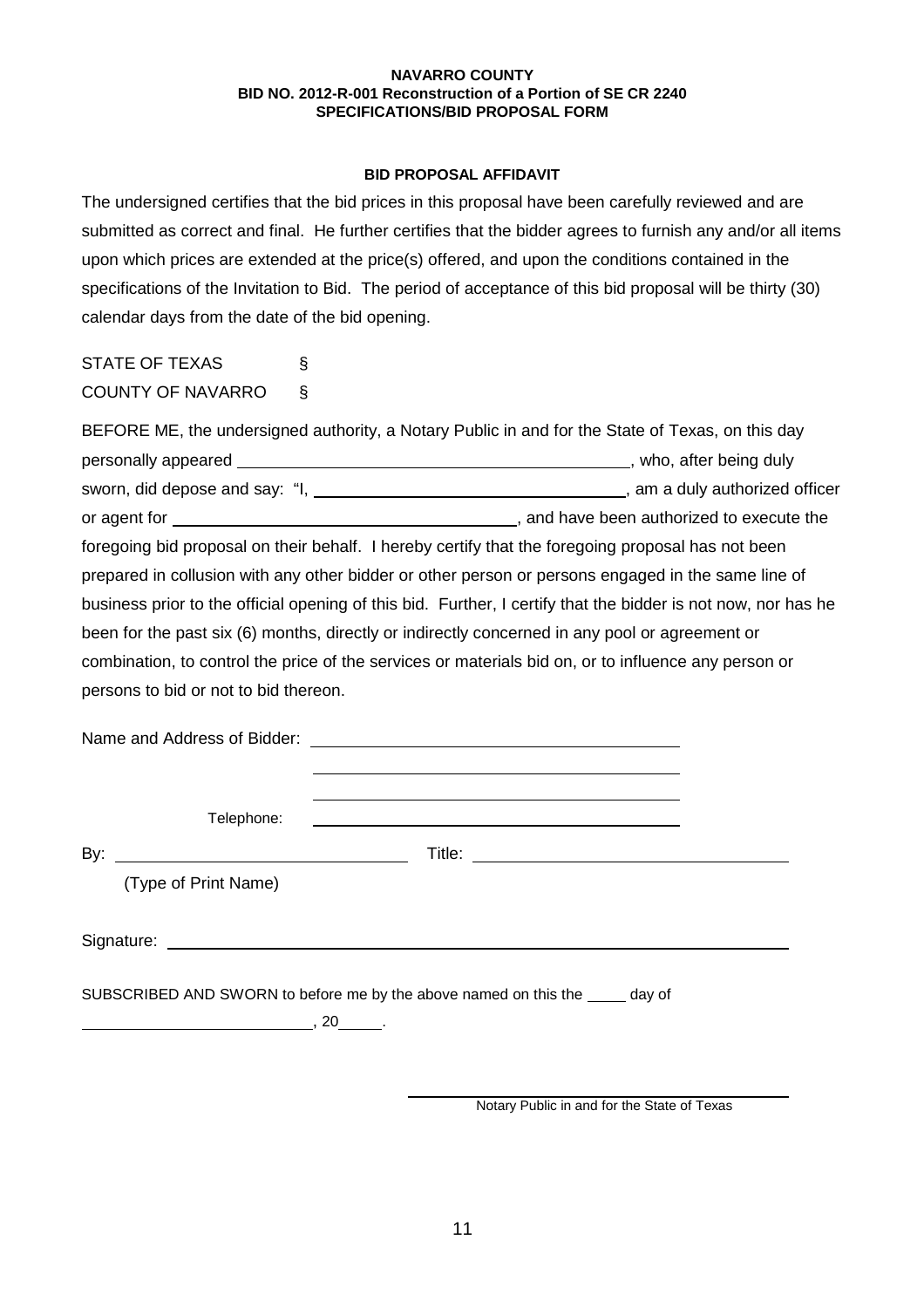## **CONTRACTOR REFERENCES**

Please list three (3) references of current customers who can verify the quality of service your company provides. The County prefers customers of similar size and scope of work to this proposal. *This form must be returned with your proposal.*

|                                       | <b>REFERENCE 1</b>                                                                                                   |  |
|---------------------------------------|----------------------------------------------------------------------------------------------------------------------|--|
|                                       |                                                                                                                      |  |
| Address:                              |                                                                                                                      |  |
|                                       |                                                                                                                      |  |
|                                       |                                                                                                                      |  |
|                                       |                                                                                                                      |  |
|                                       | <b>REFERENCE 2</b>                                                                                                   |  |
|                                       |                                                                                                                      |  |
| Address:                              | <u> 1990 - Jan James Barn, amerikan bahasa dalam bahasa dalam bahasa dalam bahasa dalam bahasa dalam bahasa dala</u> |  |
|                                       |                                                                                                                      |  |
|                                       |                                                                                                                      |  |
|                                       |                                                                                                                      |  |
|                                       | <b>REFERENCE 3</b>                                                                                                   |  |
|                                       |                                                                                                                      |  |
| Address:                              |                                                                                                                      |  |
|                                       |                                                                                                                      |  |
|                                       |                                                                                                                      |  |
| Contract Period: ____________________ |                                                                                                                      |  |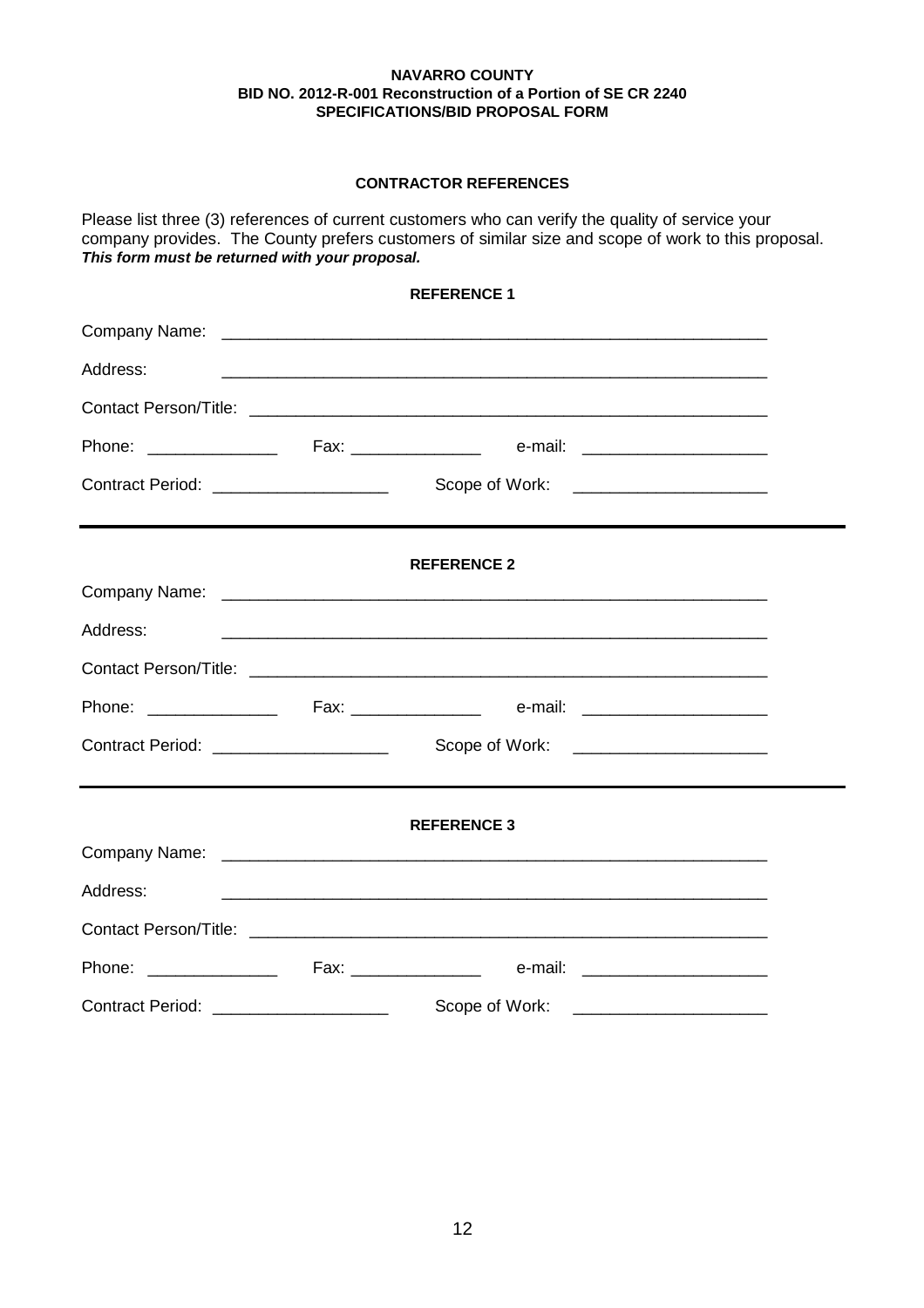# **STATEMENT OF CONTRACTOR'S QUALIFICATIONS**

| All questions must be answered and the data given must be clear and comprehensive. If |             |                        |  |
|---------------------------------------------------------------------------------------|-------------|------------------------|--|
| necessary, questions may be answered on separate attached sheets. The Contractor may  |             |                        |  |
| submit any additional information he desires.                                         |             |                        |  |
|                                                                                       |             |                        |  |
|                                                                                       |             |                        |  |
| Number of Years in contracting business under present name: ____________________      |             |                        |  |
| <b>Contract on Hand:</b>                                                              |             |                        |  |
| Contact                                                                               | Amount (\$) | <b>Completion Date</b> |  |
|                                                                                       |             |                        |  |
|                                                                                       |             |                        |  |
|                                                                                       |             |                        |  |
|                                                                                       |             |                        |  |
| Have you ever failed to complete any work awarded to you? ______________________      |             |                        |  |
|                                                                                       |             |                        |  |
| List similar projects completed by your firm:                                         |             |                        |  |
| Project                                                                               | Amount (\$) | <b>Completion Date</b> |  |
|                                                                                       |             |                        |  |
|                                                                                       |             |                        |  |
|                                                                                       |             |                        |  |
|                                                                                       |             |                        |  |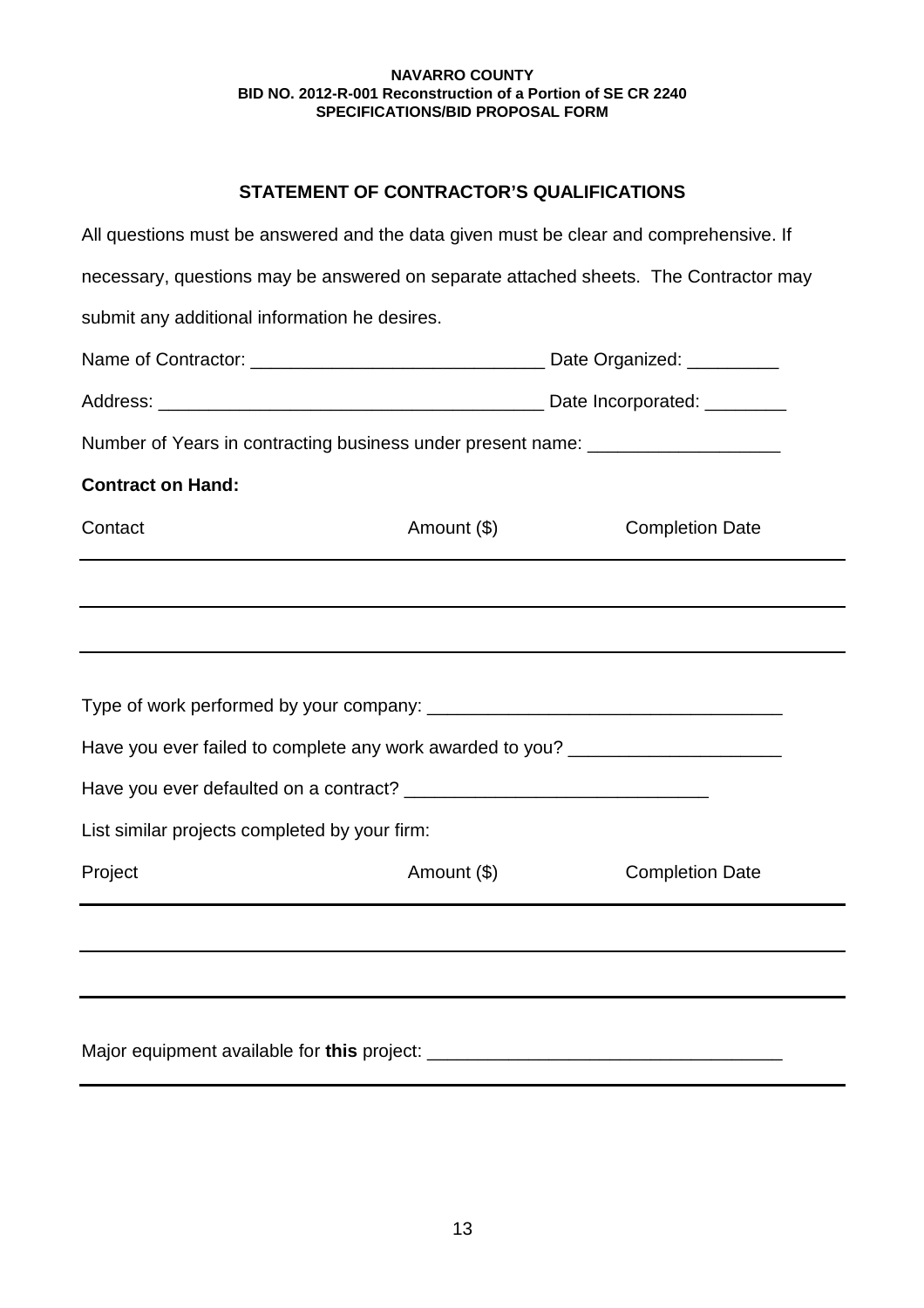## **BID BOND**

Any singular reference to Bidder, Surety, Owner, or other party shall be considered plural where applicable.

BIDDER *(Name and Address)*:

SURETY *(Name and Address of Principal Place of Business)*:

OWNER *(Name and Address)*:

## BID

Bid Due Date: Description *(Project Name and Include Location)*:

## BOND

Bond Number: Date (Not earlier than Bid due date):

Penal sum \$ (Words) (Figures)

Surety and Bidder, intending to be legally bound hereby, subject to the terms set forth below, do each cause this Bid Bond to be duly executed by an authorized officer, agent, or representative.

| <b>BIDDER</b>     |                                  |     |              |                                                                                                                                                     |
|-------------------|----------------------------------|-----|--------------|-----------------------------------------------------------------------------------------------------------------------------------------------------|
|                   | (Seal                            |     |              |                                                                                                                                                     |
|                   |                                  |     |              |                                                                                                                                                     |
| Signature         |                                  | By: |              |                                                                                                                                                     |
| <b>Print Name</b> |                                  |     |              |                                                                                                                                                     |
| <b>Title</b>      |                                  |     |              |                                                                                                                                                     |
| Attest:           |                                  |     |              |                                                                                                                                                     |
| Signature         |                                  |     | Signature    |                                                                                                                                                     |
| <b>Title</b>      |                                  |     | <b>Title</b> |                                                                                                                                                     |
|                   | Bidder's Name and Corporate Seal |     |              | <b>SURETY</b><br>(Seal)<br>Surety's Name and Corporate Seal<br>Signature (Attach Power of Attorney)<br><b>Print Name</b><br><b>Title</b><br>Attest: |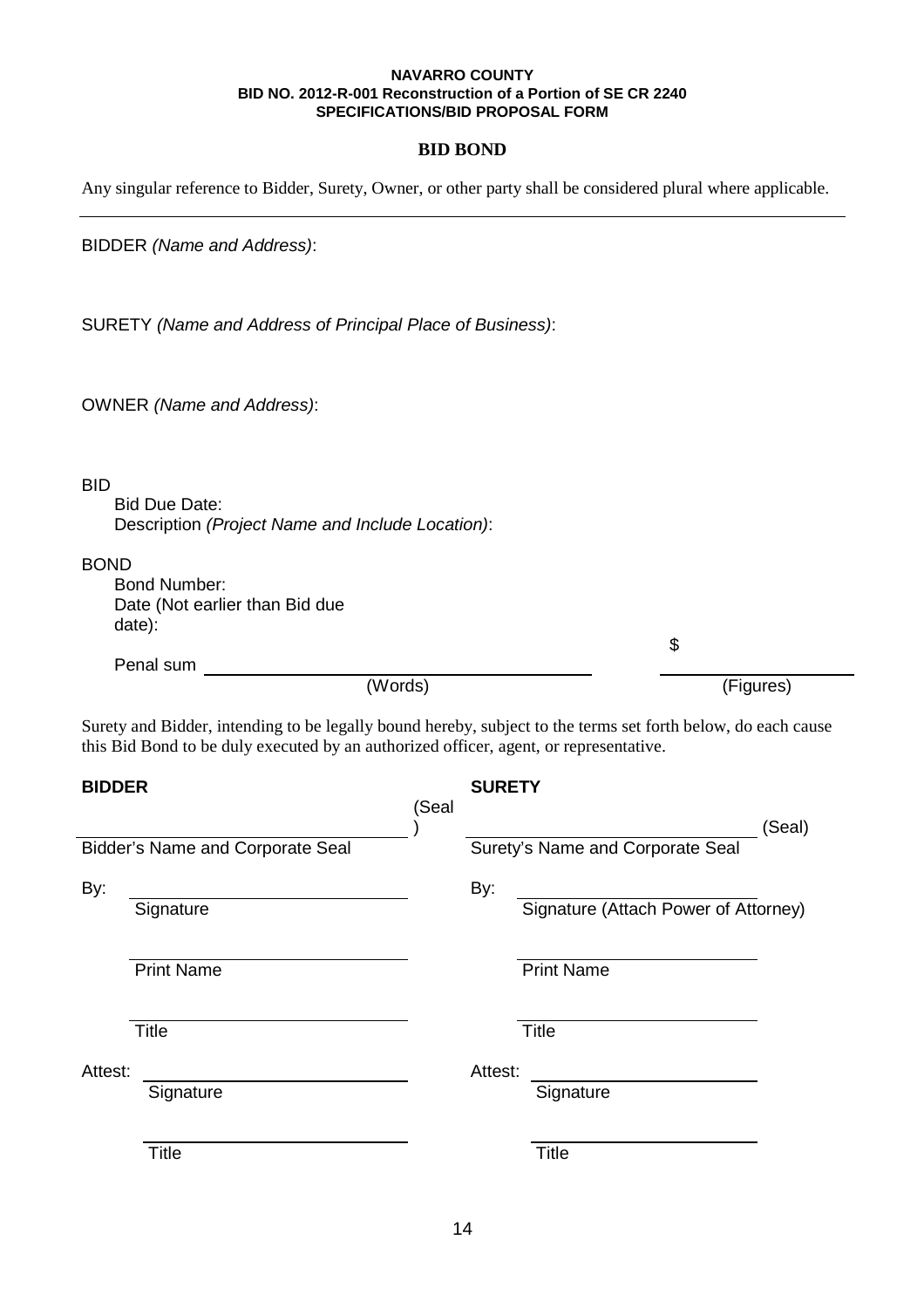## *Note: Above addresses are to be used for giving any required notice. Provide execution by any additional parties, such as joint venturers, if necessary.*

1. Bidder and Surety, jointly and severally, bind themselves, their heirs, executors, administrators, successors, and assigns to pay to Owner upon default of Bidder any difference between the total amount of Bidder's Bid and the total amount of the Bid of the next lowest, responsible Bidder who submitted a responsive Bid as determined by Owner for the work required by the Contract Documents, provided that:

- 1.1 If there is no such next Bidder, and Owner does not abandon the Project, then Bidder and Surety shall pay to Owner the penal sum set forth on the face of this Bond, and
- 1.2 In no event shall Bidder's and Surety's obligation hereunder exceed the penal sum set forth on the face of this Bond.
- 1.3 Recovery under the terms of this Bond shall be Owner's sole and exclusive remedy upon default of Bidder.

2. Default of Bidder shall occur upon the failure of Bidder to deliver within the time required by the Bidding Documents (or any extension thereof agreed to in writing by Owner) the executed Agreement required by the Bidding Documents and any performance and payment bonds required by the Bidding Documents.

- 3. This obligation shall be null and void if:
	- 3.1 Owner accepts Bidder's Bid and Bidder delivers within the time required by the Bidding Documents (or any extension thereof agreed to in writing by Owner) the executed Agreement required by the Bidding Documents and any performance and payment bonds required by the Bidding Documents, or
	- 3.2 All Bids are rejected by Owner, or
	- 3.3 Owner fails to issue a Notice of Award to Bidder within the time specified in the Bidding Documents (or any extension thereof agreed to in writing by Bidder and, if applicable, consented to by Surety when required by Paragraph 5 hereof).

4. Payment under this Bond will be due and payable upon default of Bidder and within 30 calendar days after receipt by Bidder and Surety of written notice of default from Owner, which notice will be given with reasonable promptness, identifying this Bond and the Project and including a statement of the amount due.

5. Surety waives notice of any and all defenses based on or arising out of any time extension to issue Notice of Award agreed to in writing by Owner and Bidder, provided that the total time for issuing Notice of Award including extensions shall not in the aggregate exceed 120 days from Bid due date without Surety's written consent.

6. No suit or action shall be commenced under this Bond prior to 30 calendar days after the notice of default required in Paragraph 4 above is received by Bidder and Surety and in no case later than one year after Bid due date.

7. Any suit or action under this Bond shall be commenced only in a court of competent jurisdiction located in the state in which the Project is located.

8. Notices required hereunder shall be in writing and sent to Bidder and Surety at their respective addresses shown on the face of this Bond. Such notices may be sent by personal delivery, commercial courier, or by United States Registered or Certified Mail, return receipt requested, postage pre-paid, and shall be deemed to be effective upon receipt by the party concerned.

9. Surety shall cause to be attached to this Bond a current and effective Power of Attorney evidencing the authority of the officer, agent, or representative who executed this Bond on behalf of Surety to execute, seal, and deliver such Bond and bind the Surety thereby.

10. This Bond is intended to conform to all applicable statutory requirements. Any applicable requirement of any applicable statute that has been omitted from this Bond shall be deemed to be included herein as if set forth at length. If any provision of this Bond conflicts with any applicable statute, then the provision of said statute shall govern and the remainder of this Bond that is not in conflict therewith shall continue in full force and effect.

11. The term "Bid" as used herein includes a Bid, offer, or proposal as applicable.